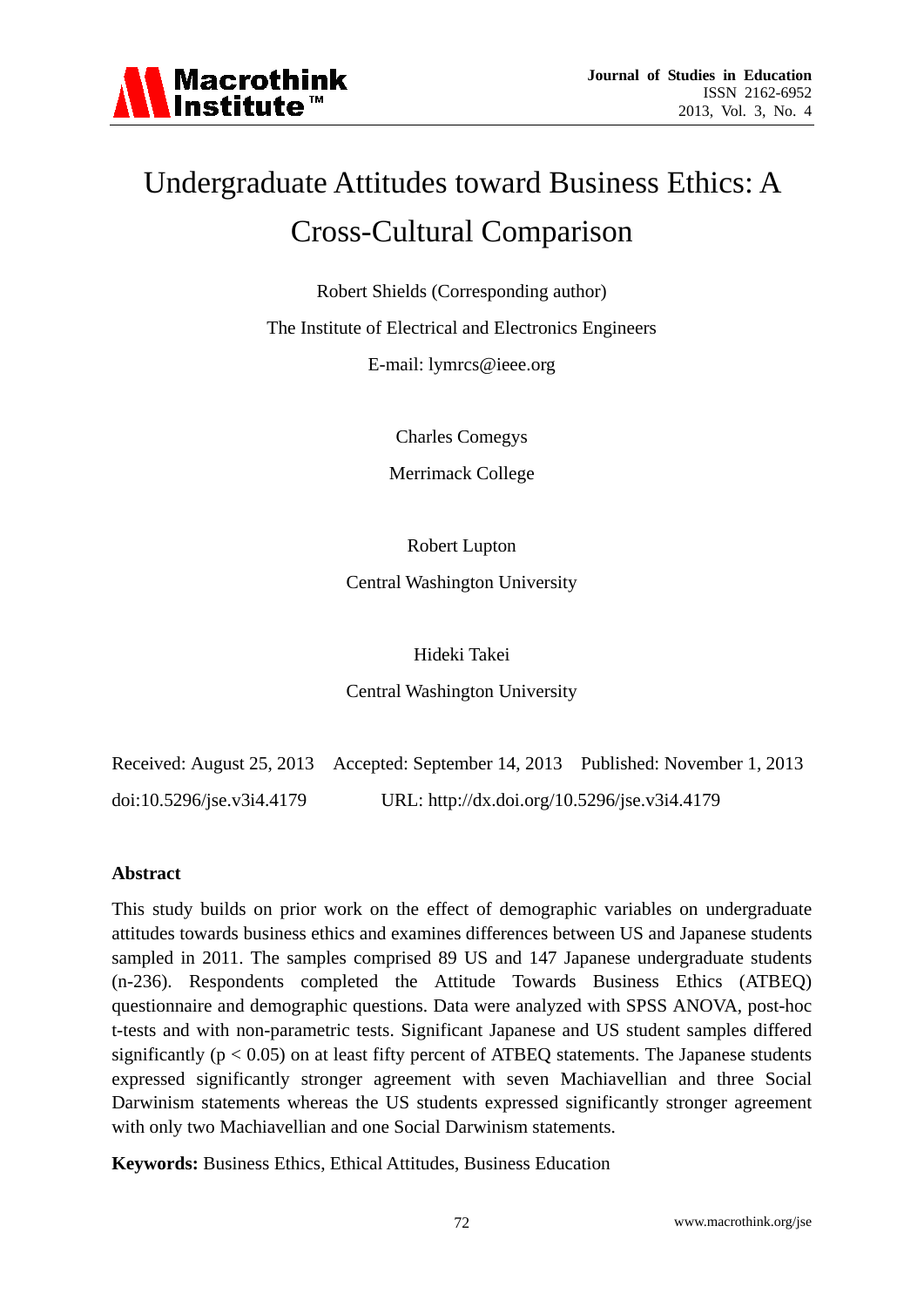

# **1. Introduction**

Calls to increase ethical behavior in business practice and in teaching students ethical business practices abound; see, Sims & Gregez 2004. Corporate survey data collected by Labaton Suchrow LLP in 2012 indicates that "approximately one fourth of executives believe that one must break rules to be successful; approximately one third feel pressured by compensation plans to violate rules or ethical principles and approximately 16 percent would commit a crime such as insider trading if they knew they could do so without getting caught."

Prior work (Comegys, et. al 2012) compared US undergraduate attitudes measured in 2007 and 2011 and found differences based on demographic factors such as gender. It also found significantly less agreement with Machiavellian attitudes among 2011 students than among 2007 students. This suggests that educators have helped some students shift attitudes away from sheer opportunism. Kuntz et al. (2013) found general ethical attitudes to be lower in Russian samples than samples in Western countries like New Zealand and variables such as gender and managerial experience influence the way people interpret ethical issues.

The current work was undertaken to compare US and Japanese student attitudes towards business ethics as well as uncover possible influencing variables such as gender and age.

# **2. Literature Review**

The ATBEQ statements were presented by Preble & Reichel (1988). The questionnaire consists of thirty statements with a five point Likert scale to indicate agreement or disagreement with each item. The scale ranges from 1 "disagree strongly to 5 "agree strongly." Bageac (2011) listed each statement as belonging in one of five philosophical categories. The categories progressed from most self-oriented to least self-oriented or more benign: Machiavellian, Social Darwinism, Ethical Relativism, Legalism and Moral Objectivism. (One might argue that the Legalism philosophy is not benign in situations where the laws or rules are inequitable, that discussion is beyond the scope of this paper.) See Table 1 for the list of ATBEQ statements and their philosophical categorization.

Table 1. ATBEQ as cited in Preble, J. and Reichel A. (1988). Philosophical Categories as presented in Bageac (2011): (M) = Machiavellian, (S) = Social Darwinism, (E) = Ethical Realism,  $(L) =$  Legalism,  $(O)$  = Moral Objectivism

|    | (M) The only moral of business is making money.                                    |
|----|------------------------------------------------------------------------------------|
| 2. | (M) A person who is doing well in business does not have to worry about moral      |
|    | problems.                                                                          |
| 3. | (O) Every business person acts according to moral principles, whether he/she is    |
|    | aware of it or not.                                                                |
| 4. | (L) Act according to the law, and you can't go wrong morally.                      |
| 5. | (E) Ethics in business is basically an adjustment between expectations and the way |
|    | people behave.                                                                     |
| 6. | (M) Business decisions involve a realistic economic attitude and not a moral       |
|    | philosophy.                                                                        |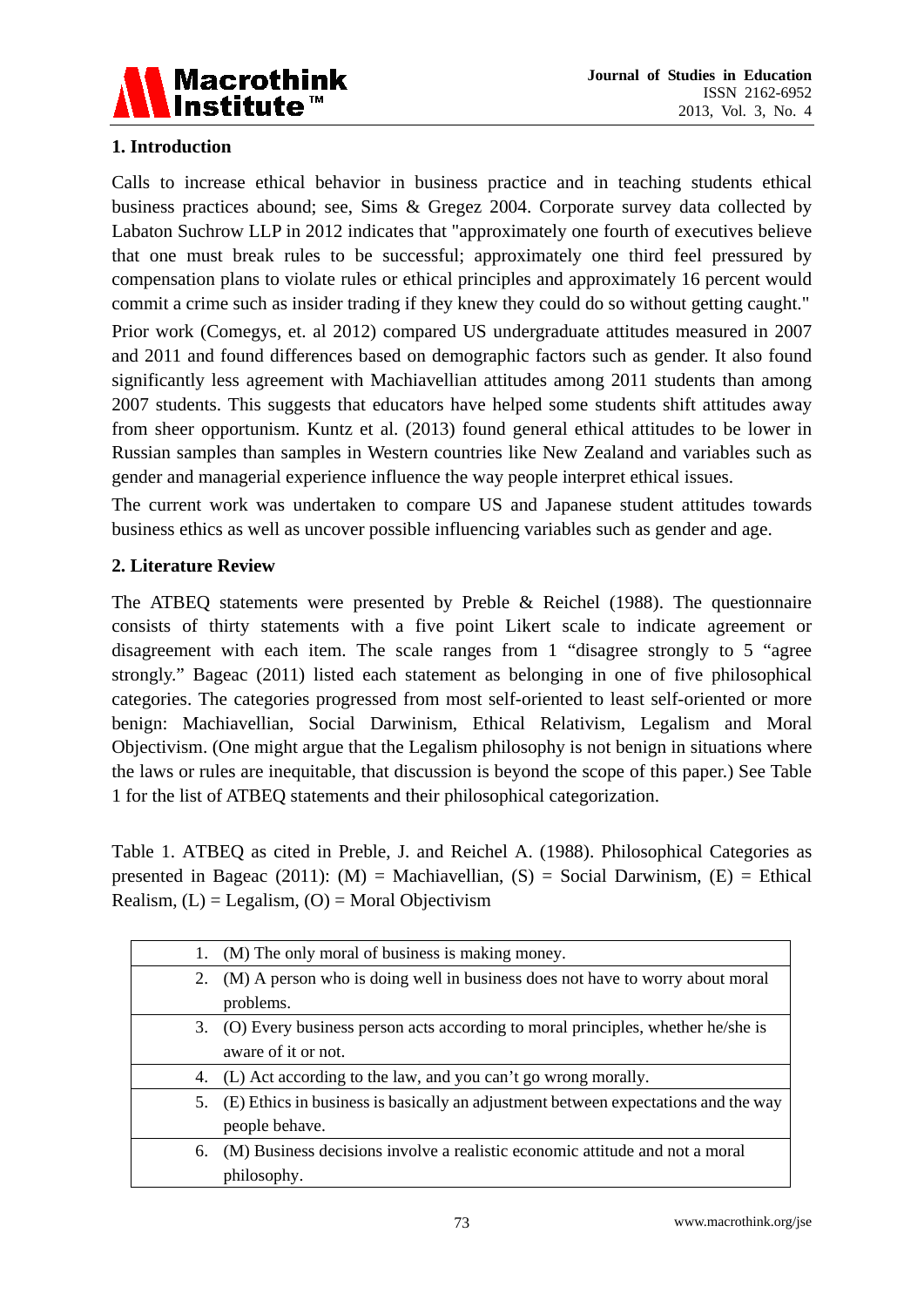#### **Journal of Studies in Education**  ISSN 2162-6952 2013, Vol. 3, No. 4

| 7. | (M) Moral values are irrelevant to the business world.                                 |
|----|----------------------------------------------------------------------------------------|
| 8. | (E) The lack of public confidence in the ethics of business people is not justified.   |
| 9. | (S) "Business ethics" is a concept for public relations only.                          |
|    | 10. (S) The business world today is not different from what it used to be in the past. |
|    | There is nothing new under the sun.                                                    |
|    | 11. (S) Competitiveness and profitability are independent values (existing on their    |
|    | own).                                                                                  |
|    | 12. (S) Conditions of a free economy will serve best the needs of society. Limiting    |
|    | competition can only hurt society and actually violates basic natural laws.            |
|    | 13. (S) As a consumer when making a car insurance claim, I try to get as much as       |
|    | possible regardless of the extent of the damage.                                       |
|    | 14. (S) While shopping at the supermarket, it is appropriate to switch price tags or   |
|    | packages.                                                                              |
|    | 15. (S) As an employee, I take office supplies home; it doesn't hurt anyone.           |
|    | 16. (S) I view sick days as vacation days that I deserve.                              |
|    | 17. (S) Employee wages should be determined according to the laws of supply and        |
|    | demand.                                                                                |
|    | 18. (S) The main interest of shareholders is maximum return on their investment.       |
|    | 19. (M) George X says of himself, "I work long, hard hours and do a good job, but it   |
|    | seems to me that other people are progressing faster. But I know my efforts will       |
|    | pay off in the end." Yes, George works hard, but he's not realistic.                   |
|    | 20. (M) For every decision in business the only question I ask is, "Will it be         |
|    | profitable?" If yes - I will act according; if not, it is irrelevant and a waste of    |
|    | time.                                                                                  |
|    | 21. (M) In my grocery store every week I raise the price of a certain product and mark |
|    | it "on sale". There is nothing wrong with doing this.                                  |
|    | 22. (M) A business person can't afford to get hung up on ideals.                       |
|    | 23. (M) If you want a specific goal, you have got to take the necessary means to       |
|    | achieve it.                                                                            |
|    | 24. (M) The business world has its own rules.                                          |
|    | 25. (M) A good business person is a successful business person.                        |
|    | 26. (O) I would rather have truth and personal responsibility than unconditional love  |
|    | and belongings.                                                                        |
|    | 27. (O) True morality is first and foremost self-interested.                           |
|    | 28. (O) Self-sacrifice is immoral.                                                     |
|    | 29. (O) You can judge a person according to his work and his dedication.               |
|    | 30. (O) You should <i>not</i> consume more than you produce.                           |

Macrothink<br>Institute™

There is considerable work investigating business ethics issues within the US and internationally. Lu (2009), looking beyond domestic needs posited that educators can draw on ethical traditions to spur both legal and behavioral consistency in professional standards. He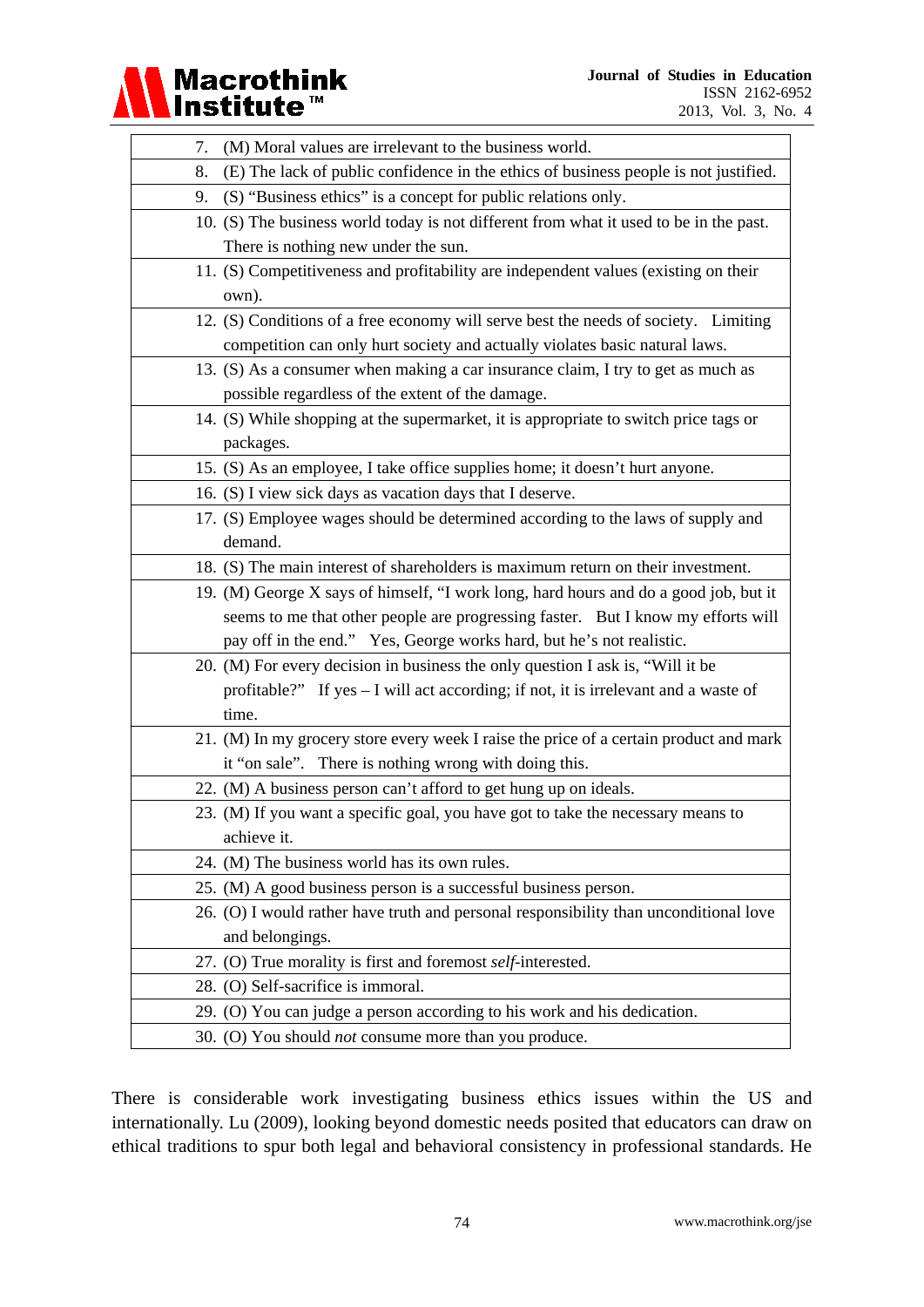

presents such consistency as prudent and essential to reduce ethical conflict between diverse cultures.

Bageac et. al. (2011) used the Attitudes Toward Business Ethics Questionnaire (ATBEQ) to compare attitudes of European management students from France and Romania (n-220). They found Romanian student showed more favorable attitudes toward the Machiavellian items and French students toward Social Darwinism and Moral Objectivism. That paper placed each ATBEQ statement into one of the five philosophical categories. Extending and confirming multiple prior research findings, Kennedy & Kray (2013) found significant differences in reaction to ethical compromise situations based on gender.

Using the ATBEQ to assess change over a 16-year period, Price and van der Walt (2013) found stronger opinions expressed by more recent South African students than by earlier students (n-142). Moreover, the recent students were more likely to agree with teleological and utilitarian (results based) philosophies that appeared grounded in compliance based ethics rather than internal, ego based philosophy. That paper postulated the cause of the differences to include increased regulation and desire to reduce the negative effects of potential damage to organizational reputation.

Lau, Cubie L.L. (2010) found that ethics education significantly improved ethical awareness and moral reasoning (n-707). That work used the ATBEQ and a set of ethical vignettes to compare students that had had ethical training with those that had not had the training. He also found that 66% of students that had not had the training (versus 88% of those that had experienced the training) thought a business ethics course should be included in the business curriculum.

Some prior work comparing international attitude data has adopted stringent criteria for determining meaningful differences in attitudes. Moore (1996) believed that the criteria for significance or meaningfulness must use the cumulative effect of the ATBEQ response differences rather than merely using one question at a time. They asserted that at least 50 percent of the ATBEQ attitude statements must show statistically significant differences to ascertain significant or meaningful differences in ethical business attitudes between national samples (Moore & Radloff, 1996, p. 868).

The studies described above encourage us to note how a range of cultural and demographic differences could affect attitudes towards business ethics and set a rigorous criteria for assessing the meaningfulness of measured differences in attitudes.

# **3. Research Questions and Hypotheses**

Does student country, gender, age or ethics classes effect attitudes towards business ethics.

H1: Attitudes toward business ethics will not differ by location/country

H2: Attitudes toward business ethics will not differ by gender

H3: Attitudes toward business ethics will not differ by age

H4: Attitudes toward business ethics will not differ by number of ethics classes taken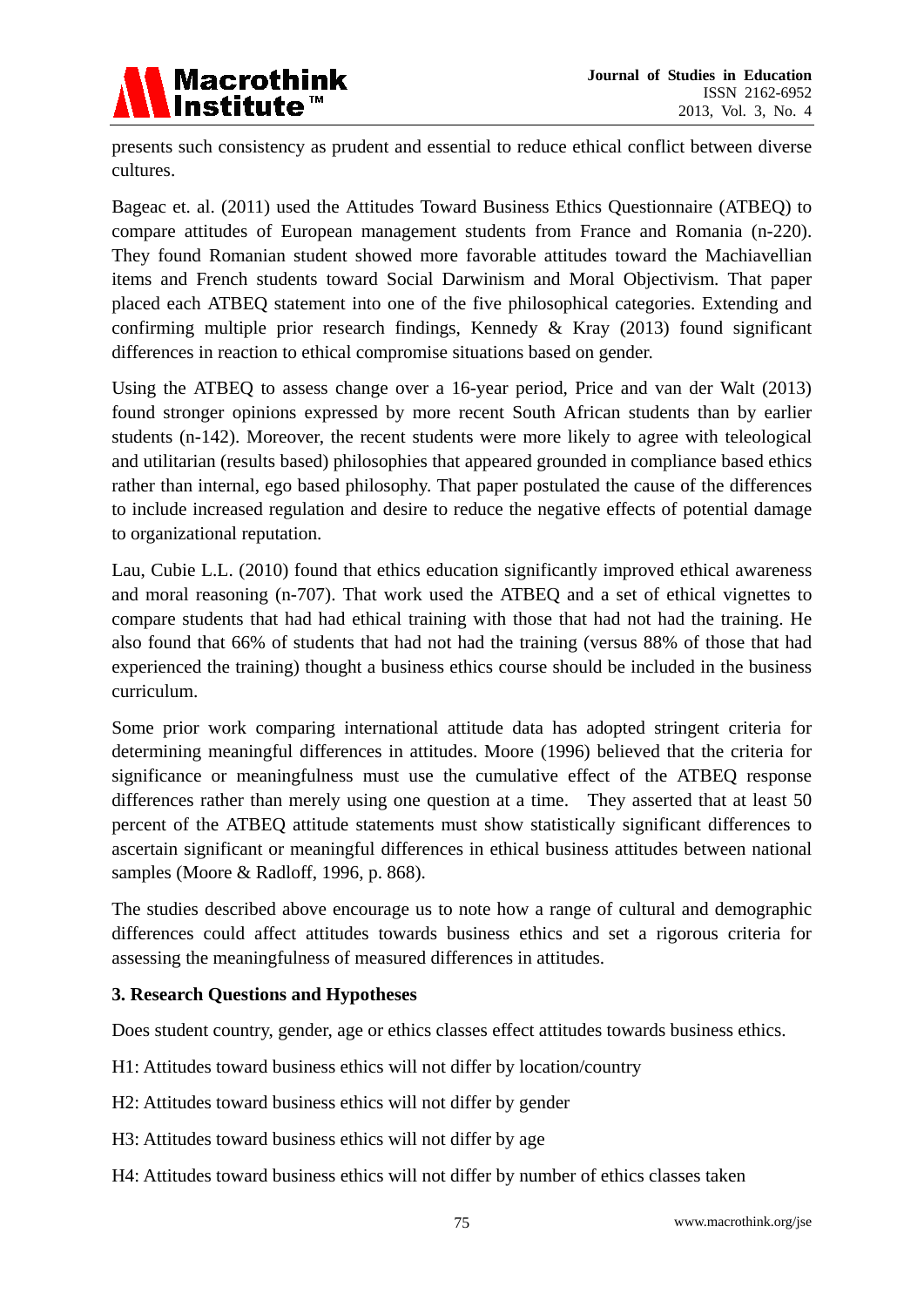

# **4. Methodology**

The US data were gathered from classes at a university in the Northwest region of the United States. The questionnaires were distributed in classes to produce a convenience sample. This convenience sample of 89 undergraduate students included 31 women (35.2 percent) and 58 male students. The average age of the respondents was 22.74 years and the age range was 19 to 35 years old.

This sample of 147 undergraduate students included 55 women ( 34.7 percent) and 92 men. The average age was 19.04 and the age range was 18 to 23 years old.

These research questions were examined using SPSS methods to analyze the ATBEQ and demographic data. Meaningful significant differences were determined using the cumulative impact criterion set by Moore & Radloff (1996). According to that criterion, analysis must find statistically significant response differences on 50 percent or more of the statements to be considered meaningful.

The survey instrument for the current study included the ATBEQ (see Appendix 1), and questions to gather demographic and additional information such as gender, age, GPA year in school and number of ethics courses completed.

To conclude meaningful significant differences, these following conditions must be met. First, the analysis must provide a significant result at  $p<0.05$ . Second, ad-hoc significance levels between two sets must be p<0.05. Third, significant differences must be found on at least 50 percent of the ATBEQ statements to be deemed meaningful overall since agreement with the ATBEQ statements are assessed with a Likert scale, the count of t-test differences must be confirmed with non-parametric tests

# **5. Results**

First, we will show the results of the Differences between USA and Japan. Using the conditions stated above, there were differences in the mean levels of agreement with ATBEQ statements on over 50-percent of the statements. ANOVA and Pair wise t-testing revealed 16 statements with significant differences between the two sets of students (1, 2, 5, 8, 9, 11, 14, 17, 18, 20, 21, 22, 23, 24, 27, and 28).

The SPSS t-test analysis found significantly different mean statement agreement values collected from Japanese students that were higher than those collected from US students on 14 items (1, 2, 5, 8, 9, 14, 17, 18, 20, 21, 22, 24, 27, and 28). The mean statement agreement was significantly greater for US students on only 2 items (11 and 23). The non-parametric, Mann-Whitney U test analysis also found 16 significantly different medians.

Now, we will show the rsults of differences based on gender, age and wthics classes taken. None of the other null hypotheses could be rejected because none showed differences in mean agreement on at least half of the statements. None of the analyzed combinations of independent variables showed differences in mean agreement on at least half of the statements.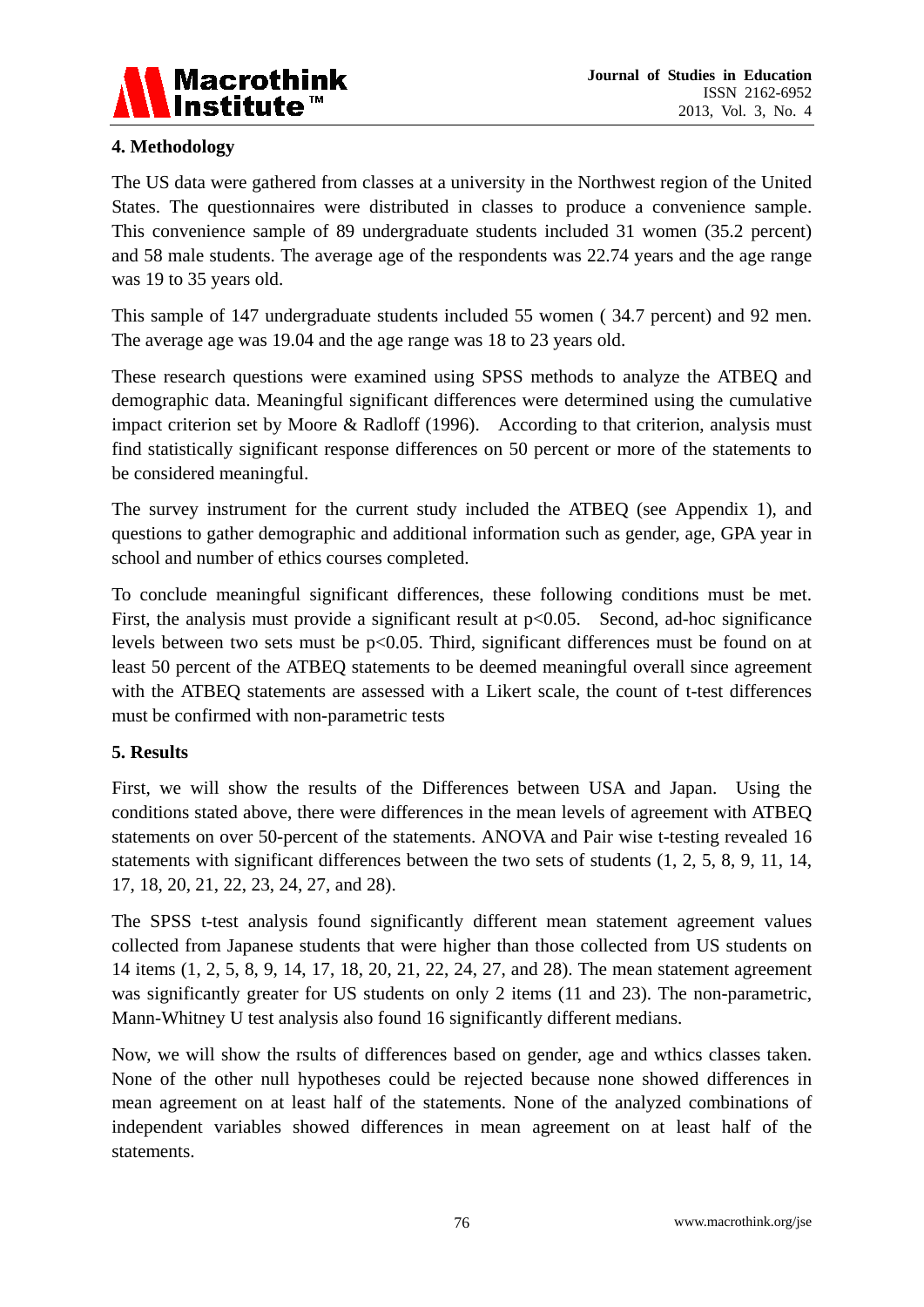

For Japanese students, there were nine statements with significant agreement differences based on gender. For US students, there were five statements with significant agreement differences based on gender.

### **6. Discussion and Conclusion**

The impact of data collection country (Japan versus United States) on student attitudes toward business ethics was supported on 16 of the 30 ATBEQ statements.

The lack of significant gender difference suggests that as of 2011, male students presented less extreme beliefs than were found in prior samples. This may reflect more homogeneity in male student beliefs or a desire to appear more acceptable in light of the negative publicity associated with corporate ethical lapses.

The data collected from students in Japan showed stronger agreement than that of students in the US on the following 14 items (1, 2, 5, 8, 9, 14, 17, 18, 20, 21, 22, 24, 27, and 28). According to the categorization described above seven of these (1, 2, 9, 20, 21, 22, and 24) indicate preferences for Machiavellian philosophy. Three items indicate a preference for Social Darwinism (14, 17, and 18). Only two (27 and 28) indicate a preference for Moral Objectivism. Thus the bulk of these stronger agreements by Japanese students were, philosophically, less benign than those of the US students.

The results presented above suggest that the attitudes toward business ethics of the students in the US and Japan differ significantly. Based on the correspondence between ABETQ items and philosophies, it appears that US students' expressed attitude towards ethics is less self-serving.

Results from the work reported in this paper suggest that Japanese students in 2011 had not adopted as benign a set of ethical attitudes at the same rate as their US counterparts. This may imply a need to enhance coverage of ethical principles in international curricula to strengthen students' abilities to recognize and apply ethical thinking more broadly and effectively.

#### **7. Recommendation**

Future work could compare US student attitudes with those of students in other countries. It would be useful to determine if significant changes have occurred in a range of locations compared to data gathered before the recent recession. Collecting repeated sample data for students before and after completion of an ethics course could help demonstrate the effects of targeted education on ethical attitudes. The authors plan to continue longitudinal data collection and comparison.

#### **References**

Aggaral, P., Vaidyanathan, R., & Castleberry, S. (2012). Managerial and Public Attitudes Toward Ethics in Marketing Research. *Journal of Business Ethics*, *109*, 463-481. http://dx.doi.org/10.1007/s10551-011-1140-2

Arlow, P. (1991). Characteristics in college students' evaluations of business ethics and corporate responsibility. *Journal of Business Ethics*, *10*, 63-69.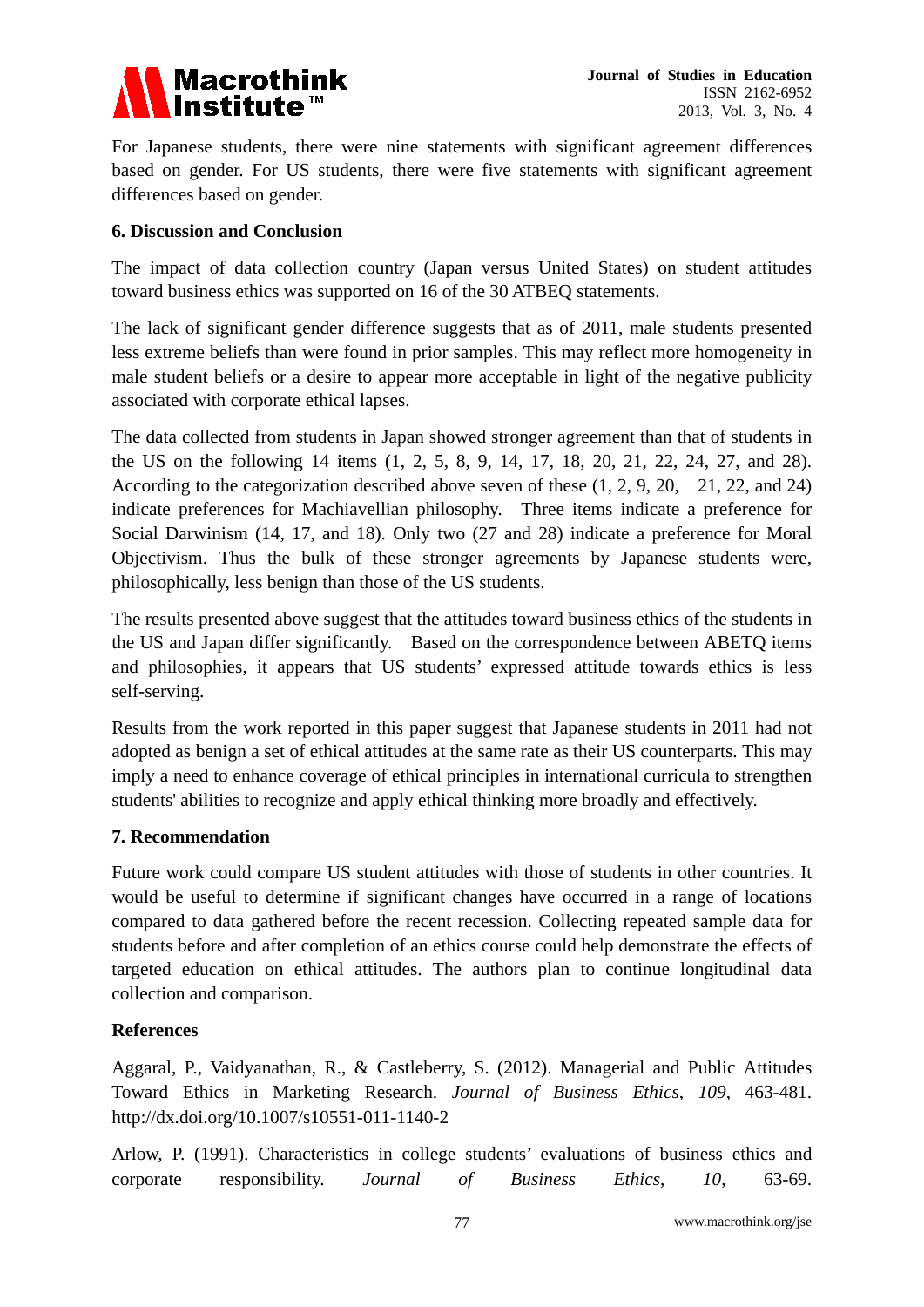

http://dx.doi.org/10.1007/BF00383694

Bageac, D., Furrer, O. & Reynaud, E. (2011). Management Students' Attitudes Toward Business Ethics: A Comparison Between France and Romania. *Journal of Business Ethics, 98*, 391-406. http://dx.doi.org/10.1007/s10551-010-0555-5

Borkowski, S.C. & Y.J. Ugras (1992). The ethical attitudes of students as a function of age, sex, and experience. *Journal of Business Ethics*, *11,* 63-69. http://dx.doi.org/10.1007/BF00871962

Childers, T.L. (1986). Assessment of the Psychometric Properties of an Opinion Leadership Scale. *Journal of Marketing Research*, *23*, 184-188. http://dx.doi.org/10.2307/3151666

Comegys, C., Lupton, R.A., Takei, H. & Shields, R. (2012). Undergraduate Attitudes Toward Business Ethics, Proceedings of the Marketing Educators' Association Conference, Long Beach, CA

Dierksmeir, C. (2013). Kant on Virtue. Journal of Business Ethics, *113*, 597-609. http://dx.doi.org/10.1007/s10551-013-1683-5

Ethics Education Task Force to AACSB International, Ethics Education in Business Schools (2004.) St. Louis, MO AACSB International.

Ferrell, O. (1999) An Assessment of the Proposed Academy of Marketing Science Code of Ethics for Marketing Educators. *Journal of Business Ethics*, *19*, 225-228. http://dx.doi.org/10.1023/A:1005953209391

Forelle, C. & J.Bandler (2006). The Perfect Payday; Some CEOs reap millions by landing stock options when they are most valuable; Luck – or something else? *The Wall Street Journal*, New York.

Glenn, J.R. (1992). Can a business and society course effect the ethical judgment of future managers? *Journal of Business Ethics*, *11*(3), 217-224. http://dx.doi.org/10.1007/BF00871969

Grunbaum, L. (1997). Attitudes of Future Managers Towards Business Ethics: A Comparison of Finnish and American Business Students, *Journal of Business Ethics*, *16*(4), 451-463. http://dx.doi.org/10.1023/A:1017909311756

Hill, R. P. (1995). Researching Sensitive Topics in Marketing – The Special Case of Vulnerable Populations. *Journal of Public Policy & Marketing*, *14*(1), 143-49.

Kennedy, J. A., & Kray, L. J. (2013) Who Is Willing to Sacrifice Ethical Values for Money and Social Status?: Gender Differences in Reactions to Ethical Compromises. Available at: http://spp.sagepub.com.

Kuntz, J. R. C., Kuntz, J. R., Elenkov, D., & Nabrukhina, A. (2013). Characterizing Ethical Cases: A Cross-Cultural Investigation of Individual Differences, Organizational Climate, and Leadership on Ethical Decision-Making. *Journal of Business Ethics*, *113*, 317-331. http://dx.doi.org/10.1007/s10551-012-1306-6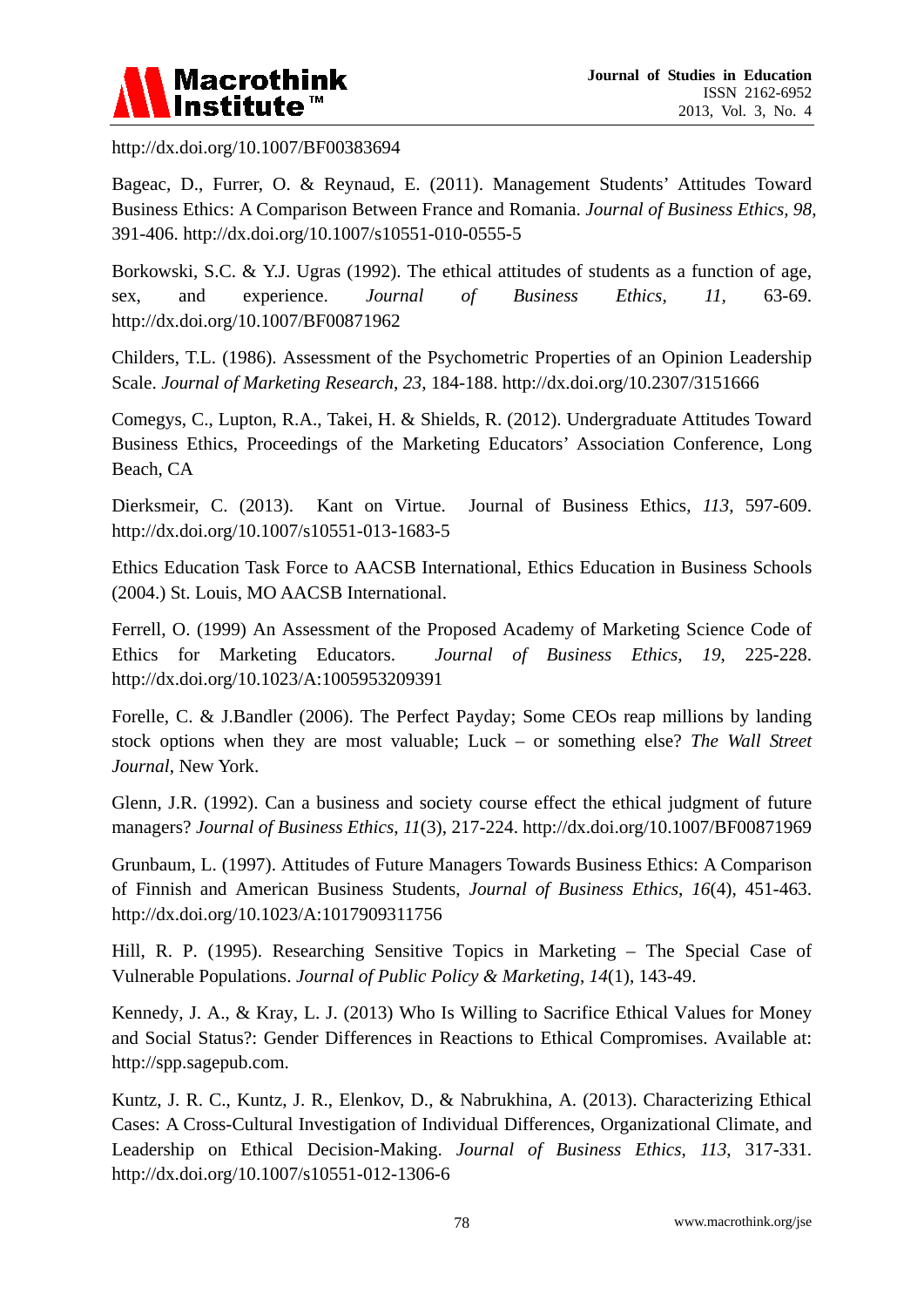

Lau, Cubie L.L. (2010). A Step Forward: Ethics Education Matters! *Journal of Business Ethics*, *92,* 565-584. http://dx.doi.org/10.1007/s10551-009-0173-2

Lin, C. (1999). A Comparison of Perceptions About Business Ethics in Four Countries. *The Journal of Psychology*, *133*(6), 641-655. http://dx.doi.org/10.1080/00223989909599770

Lu, Xiaohe (2009). A Chinese Perspective: Business Ethics in China Now and in the Future. *Journal of Business Ethics*, *86,* 451-461. http://dx.doi.org/10.1007/s10551-008-9857-2

Miesing, P. & Preble, J.F. (1985). A comparison of five business philosophies. *Journal of Business Ethics*, *4*, 465-476. http://dx.doi.org/10.1007/BF00382609

Moore, R. and Radloff, S. (1996). Attitudes Towards Business Ethics Held by South African Students. *Journal of Business Ethics*, *15*, 863-869. http://dx.doi.org/10.1007/BF00381854

Okleshen, M. & R. Hoyt (1996). A cross cultural comparison of ethical perspectives and decision approaches of business students: United States of America versus New Zealand. *Journal of Business Ethics*, *15*, 537-549. http://dx.doi.org/10.1007/BF00381929

Phau, Ian and Kea, Garick. (2007). Attitudes of University Students toward Business Ethics: A Cross-National Investigation of Australia, Singapore and Hong Kong. *Journal of Business Ethics*, *72*, 61-75. http://dx.doi.org/10.1007/s10551-006-9156-8

Preble, J. and Reichel A. (1988). Attitudes Towards Business Ethics of Future Managers in the U.S. and Israel. *Journal of Business Ethics*, 7, 941-949.

Price, G. and van der Walt, A.J. (2013). Changes in Attitudes Towards Business Ethics Held by Former South African Business Management Students. *Journal of Business Ethics*, *113*, 429-440. http://dx.doi.org/10.1007/s10551-012-1314-6

Robinson, B., Stey, P., & Alfano, M. (2013). Virtue and Vice Attribution in the Business Context: An Experimental Investigation. *Journal of Business Ethics*, 113, 649-661. http://dx.doi.org/10.1007/s10551-013-1676-4

Rundle-Thiele, S. R. & W. Wymer (2010). Stand-Alone Ethics, Social Responsibility and Sustainability Course Requirements: A snapshot From Australia and New Zealand. *Journal of Marketing Education*, *32*(1) 5-12. http://dx.doi.org/10.1177/0273475309345002

Sims, R. & Gegez A. E. (2004). Attitudes Towards Business Ethics: A Five Nation Comparative Study. *Journal of Business Ethics*, *50*, 253-265. http://dx.doi.org/10.1023/B:BUSI.0000024708.07201.2d

Small, M. (1992). Attitudes Towards Business Ethics Held by South African Students. *Journal of Business Ethics*, *11*, 745-752. http://dx.doi.org/10.1007/BF00872306

Stevens, E. (1979*). Business Ethics*, Paulist Press, New York / Ramsey.

Stevens, G. (1984). Business ethics and social responsibility: The responses of present and future managers. *Akron Business and Economics Review*, *15*, 6-11.